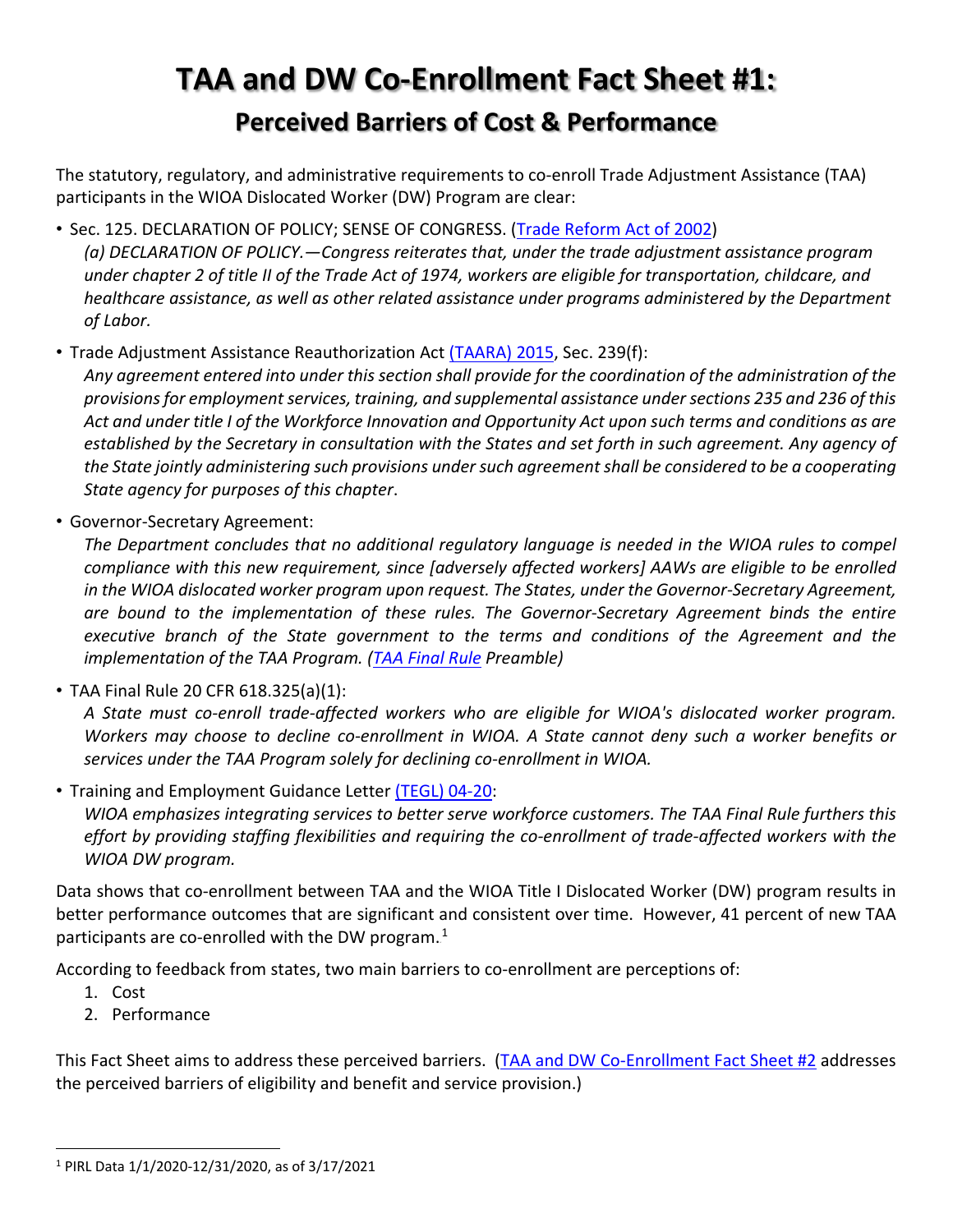## **COST**

*Myth: DW has limited funds, so TAA participants should be limited to TAA funds. Busted:* 

- Co-enrollment requires that WIOA program funds must contribute to at least one service, which could include case management alone (in either one-on-one, or group settings).
- There is no requirement that any portion of the training costs for TAA participants be funded by WIOA where participants are co-enrolled.
- There are many ways to coordinate co-enrollment that are a minimal cost burden for WIOA programs, including resume writing workshops, financial literacy, etc.

### **PERFORMANCE**

### *Myth: Co-Enrollment hurts WIOA performance.*

*Busted:* **Performance improves** when TAA participants are co-enrolled with Title I DW (left view). The same is true for DW participants co-enrolled with the TAA program (right view). See these trends on Employment Rate (ER) 2<sup>nd</sup> Quarter After Exit:



**---** Co-Enrolled **---** Not Co-Enrolled

PIRL Data: FY2018-FY2020

**There are other high performance results for TAA Participants Co-Enrolled with DW and for DW Participants co-enrolled with TAA.** See the following table:

|                 | TAA Data <sup>2</sup> |                 |                | DW Data <sup>3</sup> |                 |                |
|-----------------|-----------------------|-----------------|----------------|----------------------|-----------------|----------------|
| <b>Measure</b>  | Co-Enrolled           | <b>Not Co-</b>  | <b>Net</b>     | Co-Enrolled          | <b>Not Co-</b>  | <b>Net</b>     |
|                 | with DW               | <b>Enrolled</b> | <b>Benefit</b> | with TAA             | <b>Enrolled</b> | <b>Benefit</b> |
| <b>Training</b> | 74%                   | 37%             | $+37$          | 73%                  | 16%             | $+57$          |
| Participation   |                       |                 |                |                      |                 |                |
| Credential      | 75%                   | 67%             | $+8$           | 74%                  | 69%             | $+5$           |
| Attainment      |                       |                 |                |                      |                 |                |

 <sup>2</sup> PIRL: Exiters- 1/1/2020-12/31/2020, as of 3/9/2021

<sup>3</sup> PIRL: Exiters -1/1/2020-12/31/2020, as of 3/10/2021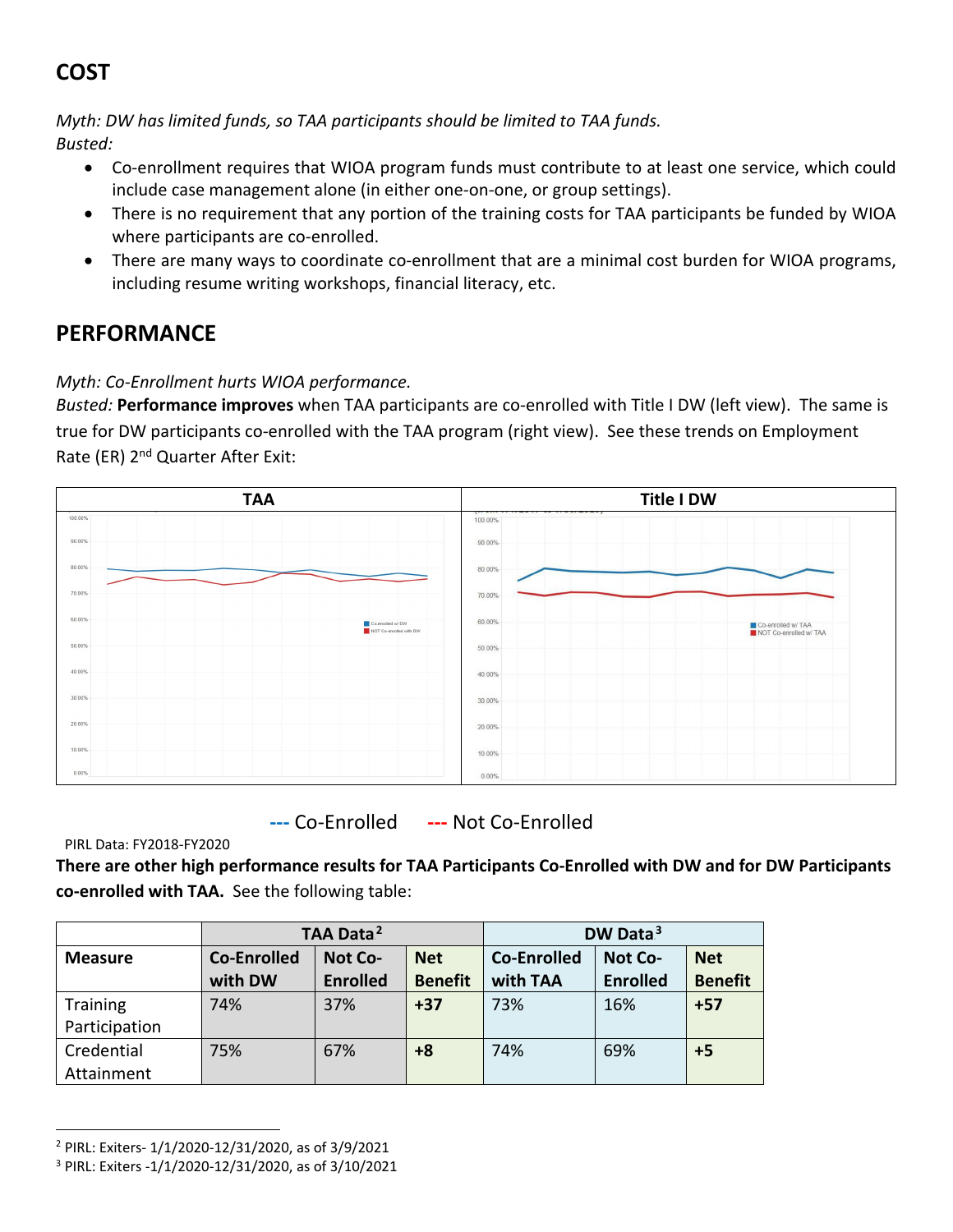#### **Performance, Continued**

**Individuals may be enrolled in WIOA while TAA group eligibility is still being determined. Therefore, coenrollment provides access to early intervention services which lead to better outcomes.**



Based on PIRL data, 1/1/2020-12/31/2020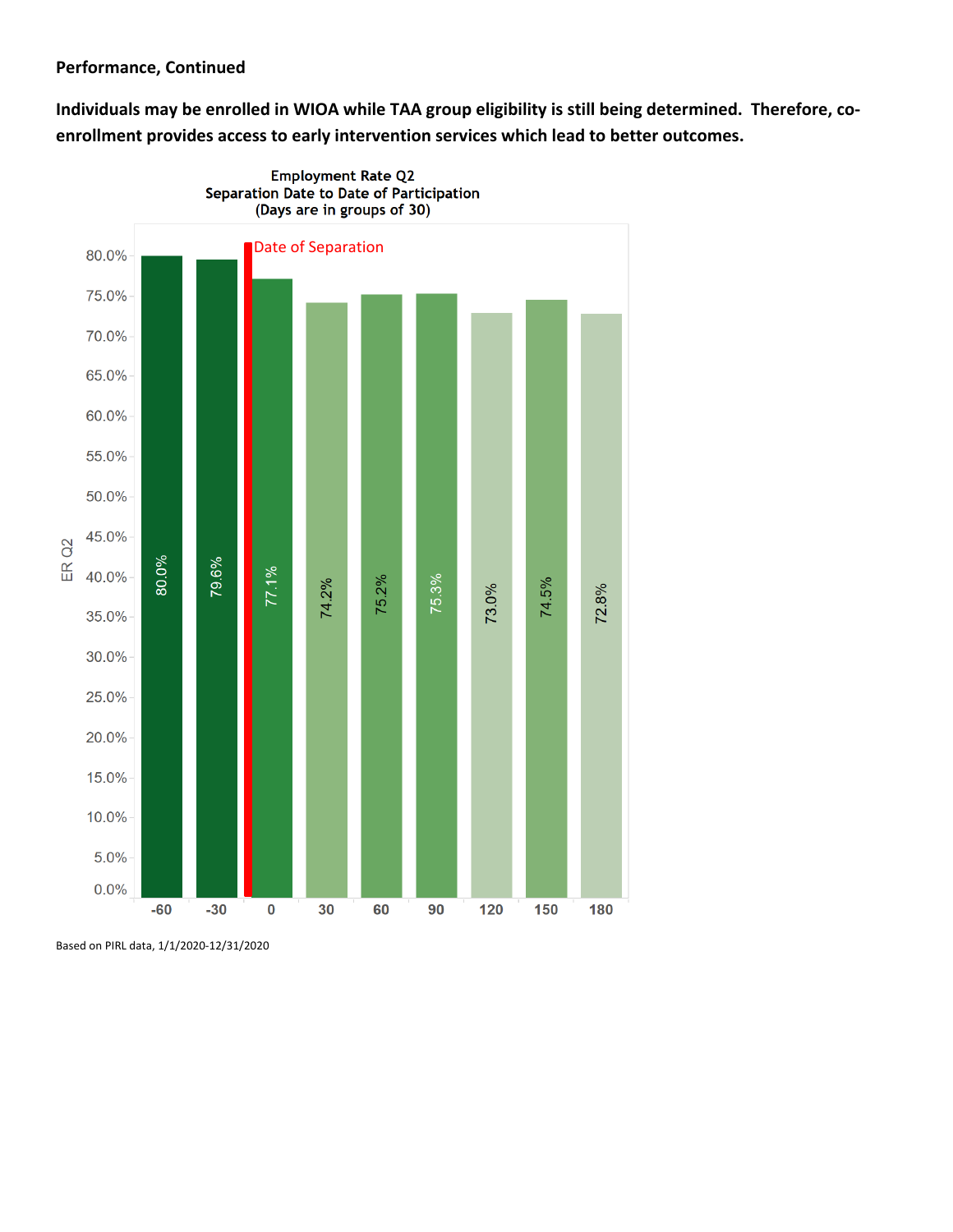# **Scenarios**

#### **Perceived Barrier #1:** *TAA Participation Will Hurt WIOA Performance Outcomes Because They Are Different Programs and Have Different Goals*

Discussion: There is the perception that the TAA Program goals differ from that of WIOA, which results in different performance outcomes.

Solution(s): TAA primary indicators of performance are aligned with those of the WIOA DW program. The WIOA DW program can claim credit for outcomes on performance indicators attained by TAA program participants who receive TAA funded services, as long as they are determined eligible for the DW program and receive at least one qualifying WIOA DW-funded service. This can include case management. Thus, the successes of co-enrolled workers will contribute to the state's ability to meet WOIA performance standards. For more information on co-enrollment and costs, see above section on cost.

#### **Perceived Barrier #2:** *TAA Participation Will Hurt WIOA Outcomes Because TAA Participants Are in the Program for Significantly Longer Periods than WIOA DW Participants*

Discussion: Average participation in TAA is longer than in DW (533 days<sup>4</sup> to 130 days<sup>5</sup>, respectively). There is the perception that this will hurt WIOA outcomes.

Solution(s): WIOA and TAA performance indicators are calculated after exit. Therefore, length of participation has no impact on WIOA outcomes. This topic has bearing on common exit policy (see [TAA and DW Co-](https://www.dol.gov/sites/dolgov/files/ETA/tradeact/pdfs/Co-Enrollment_FAQ-3.pdf)[Enrollment FAQ\)](https://www.dol.gov/sites/dolgov/files/ETA/tradeact/pdfs/Co-Enrollment_FAQ-3.pdf).

TAA participants are often engaged in long-term training, but this should not be a disincentive to coenrollment. In fact it can be an asset. The Measurable Skill Gains performance indicator under WIOA measures the progress of participants engaged in training so positive outcomes can be reflected even during long term training. For more information on Measurable Skill Gains, see [TEGL 10-16, Change 1, p.18.](https://wdr.doleta.gov/directives/attach/TEGL/TEGL_10-16-Change1_Acc.pdf)

#### **Perceived Barrier #3:** *TAA Participation Will Hurt Local Contract Metrics Because TAA Participants Are in the Program for Significantly Longer Periods than WIOA DW Participants*

Discussion: Average participation in TAA is longer than in DW (533 days<sup>6</sup> to 130 days<sup>7</sup>, respectively). There is the perception that this will hurt local contract metrics for One-Stop administration. Many local area contracts include participant count targets by program including both new participants and exiters.

Solution(s): Length of participation and number of participants served are not metrics reviewed by the US Department of Labor. While it may be part of local contracts, the state policy and local workforce development boards should accommodate the length of Trade participation in their contract development to ensure that Trade participants are included but the local is not penalized for serving those participants.

 <sup>4</sup> PIRL data: 1/1/2020-12/31/2020, as of 3/9/2021

<sup>5</sup> PIRL data: 1/1/2020-12/31/2020, as of 3/9/2021

<sup>6</sup> PIRL data: 1/1/2020-12/31/2020, as of 3/9/2021

<sup>7</sup> PIRL data: 1/1/2020-12/31/2020, as of 3/9/2021